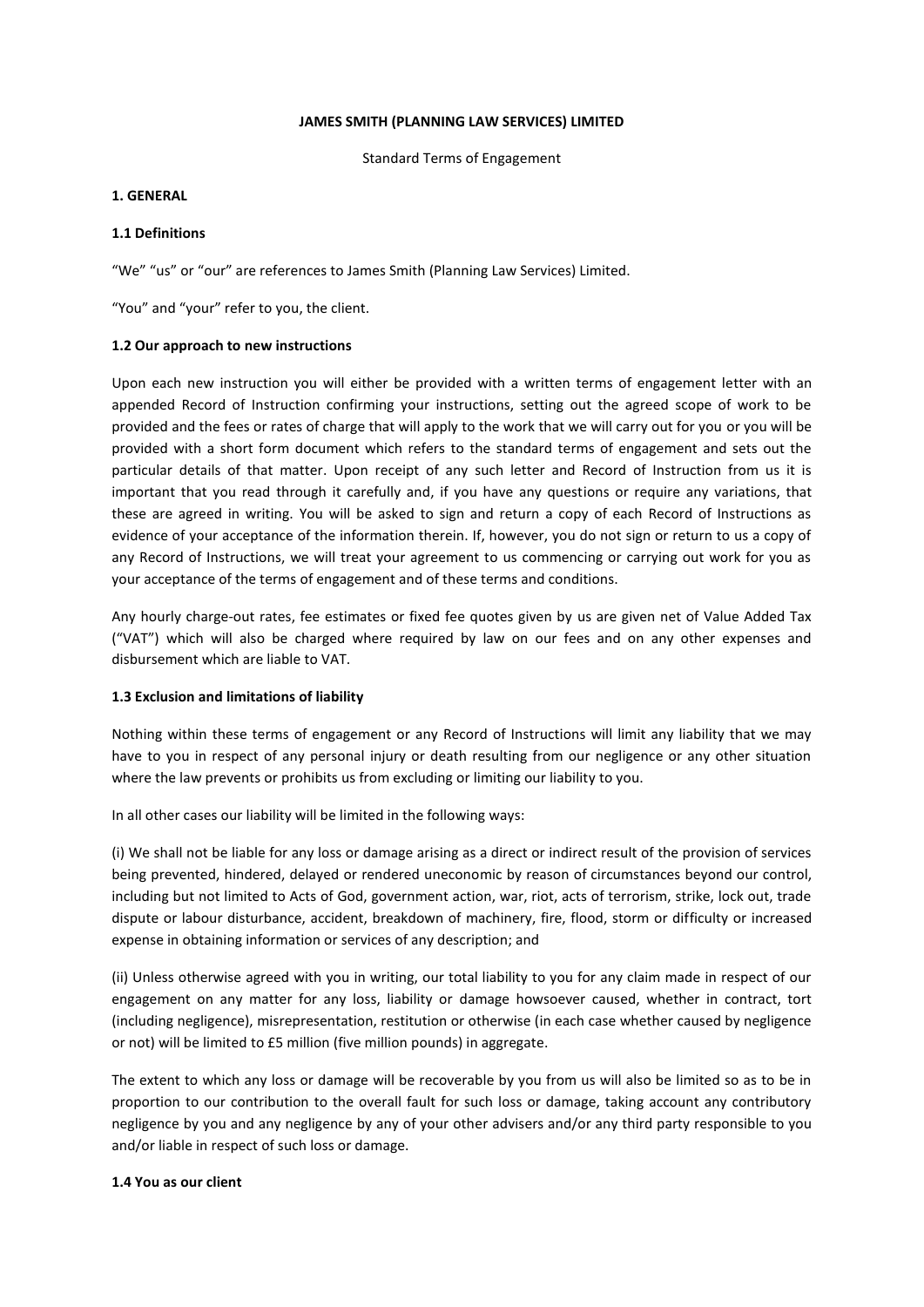You confirm that you are acting as principal and not as agent for anyone else. Any advice provided by us to you is solely for your benefit and solely for the purpose of the instructions to which it relates. It may not be relied on for any other purpose or by any person other than you without our prior written agreement.

# **1.5 Complaints**

The work we do is undertaken in accordance with the requirements of the Solicitors Code of Conduct. If, however, you feel that we have not met the standards you expect please let us know immediately and we will do our utmost to resolve any concerns on a fair and reasonable basis.

In the event that your complaint is not resolved to your satisfaction despite our best endeavours, you have the right to complain to the Legal Complaints Service. Further information about the Legal Complaints Service is available on their website [www.legalsombudsman.org.uk,](http://www.legalsombudsman.org.uk/) from us on request or from the Solicitors Regulation Authority.

If your complaint relates to a bill then you do have the right to apply to the Court for an assessment of the bill under Part III of the Solicitors Act 1974. Please note that the Legal Ombudsman may decline to consider any complaint about a bill which has already been referred to the Court for assessment.

A copy of our full complaints procedure is available on our website [www..jsplanninglaw.co.uk.](http://www.jsplanninglaw.co.uk/) Information concerning our professional indemnity insurance is available on request.

## **1.6 Suspension and termination of retainer**

You may terminate your instructions to us at any time but please do so in writing. We will be entitled to retain all your papers and documents while there is money owing to us for our fees and any disbursements we have paid on your behalf even in a case where a third party would have been responsible for payment had the matter proceeded to completion.

We may decide to stop acting for you. However, we are only permitted to do so for good reason, such as your failure to pay an interim bill or to comply with our request for a payment. We must give you reasonable notice that we intend to stop acting for you.

# **1.7 Money laundering and the Proceeds of Crime Act 2002**

We are required to carry out identity checks on clients and those people instructing us within the client. Please bear with us if you are asked for confirmation of identity. We know this does take some time and effort but it is a legal requirement and not something that we are able to avoid.

In certain circumstances, we are required to reveal to the appropriate authorities (without informing you) any suspicions we have of money laundering or other illegal activities.

## **1.8 Variation of these standard terms and conditions and our fee rates**

We reserve the right to amend these terms and conditions in the future to comply with any change in the law or regulation or by agreement with you. We also reserve the right to revise our fee rates or charges from time to time. You will be notified in writing of any changes in advance of them taking effect and following such notification any new matters in respect of which you instruct us will be subject to those revised terms and conditions, fee rates or charges.

## **2. FINANCIAL ISSUES**

## **2.1 Fees, billing and other costs**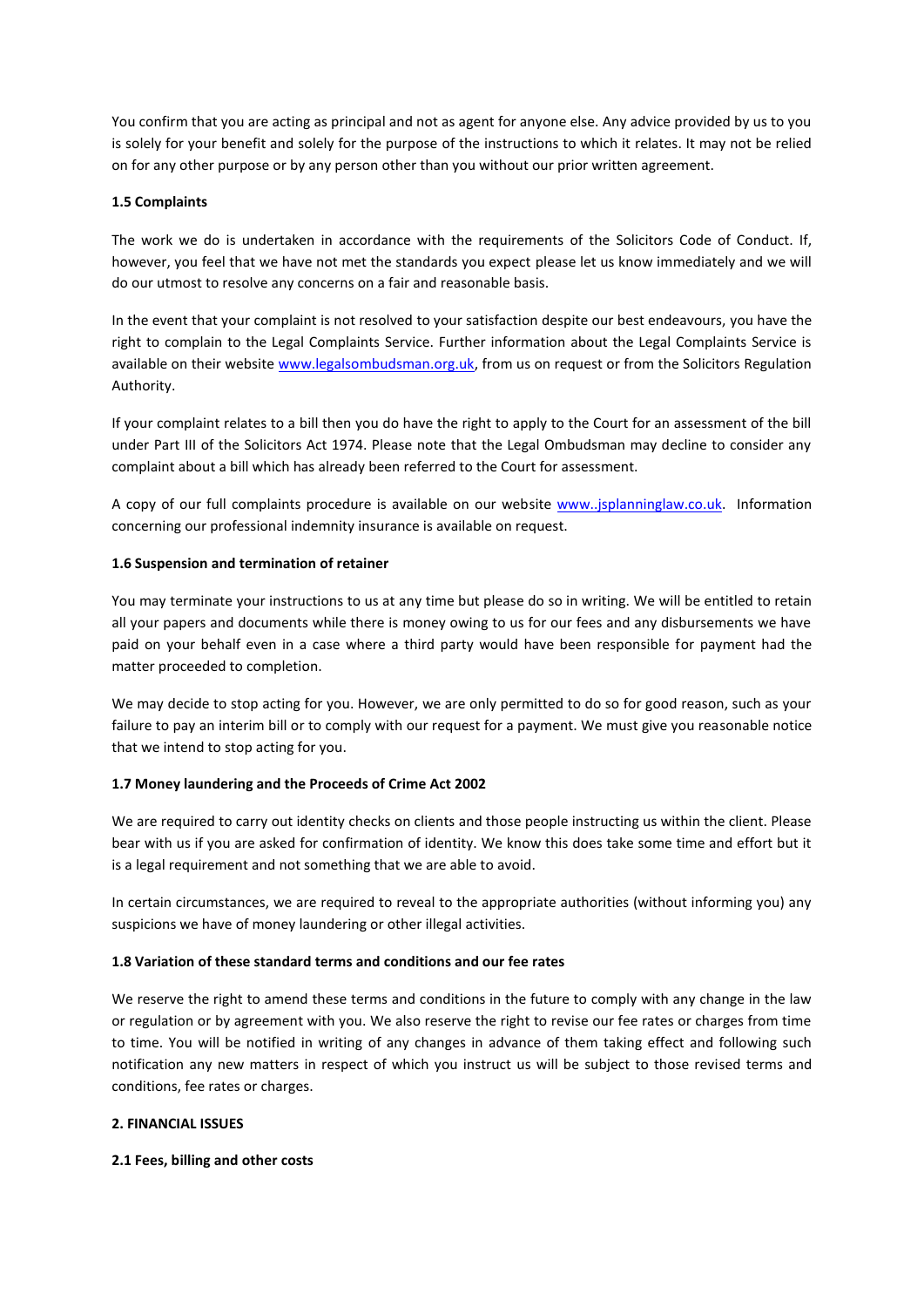We will charge you for the work which we carry out on your behalf in accordance with the method of charging we have agreed with you and which is set out in our Record of Instructions. If no alternative arrangements are specified within the relevant Record of Instructions then we reserve the right to invoice you on a monthly basis for any work carried out.

Upon presentation of any invoice you are to pay said invoice as soon as reasonably practicable and in any event within 30 days. If any invoice is not paid within 30 days then we reserve the right to suspend work and to charge interest on any sums outstanding at the base rate of the Bank of England plus 2.5% starting at the date of presentation and compounded on a monthly basis on the last day of each month. We cannot accept payment in cash. All invoices will be sent electronically unless agreed otherwise with you.

If, when carrying out work for you we make any payments on your behalf (for example to the Land Registry) or incur expenses such as travel or accommodation costs, we will include the full amount of such payments in our invoices to you (including any VAT which is payable on them). If appropriate, we may render disbursement only invoices.

## **2.2 Appointment of third parties**

We may need to procure the services of third parties, such as experts, to act on your behalf during the course of handling an engagement for you. Where we do so we will be acting as your agent in procuring their services and the contract for their services will be with you directly unless agreed in writing to the contrary. We will not be responsible for any negligent advice or other default on their part. Your cause of action will be direct against the third party and you will have no cause of action against us. You will be responsible to them directly for payment of their fees, together with VAT as appropriate whether you receive invoices from them directly or whether their fees and costs are included as disbursements on our bill.

#### **3. COMMUNICATIONS WITH YOU**

#### **3.1 Confidentiality**

Solicitors are under a professional and legal obligation to keep affairs of clients confidential. In the event that work is undertaken for you by us in conjunction with your other advisors, we will assume that we have your authority to discuss relevant confidential information with them and to provide them with personal data and relevant documentation unless you tell us otherwise.

Our files are from time to time reviewed on a random basis by an independent assessor to ensure they comply with Law Society and Solicitors Regulation Authority practice requirements. Your file may be selected for review unless you tell us you do not wish it to be inspected by an assessor. These external firms or organisations are required to maintain confidentiality in relation to files.

#### **3.2 Electronic communication**

Unless you instruct us in writing to the contrary, we will use ordinary email to communicate with you and to send you documents. You should be aware that email and other modes of electronic and/or internet communications are not secure methods of communication. Information sent in this way could be intercepted, arrive late, be incomplete, lost or destroyed. Please let us know if you would therefore prefer that we do not communicate with you by email.

#### **3.3 Data protection**

Information which you give us is recorded or processed by us both manually and electronically. We do not make this information available to third parties without your consent. By agreeing to these terms and